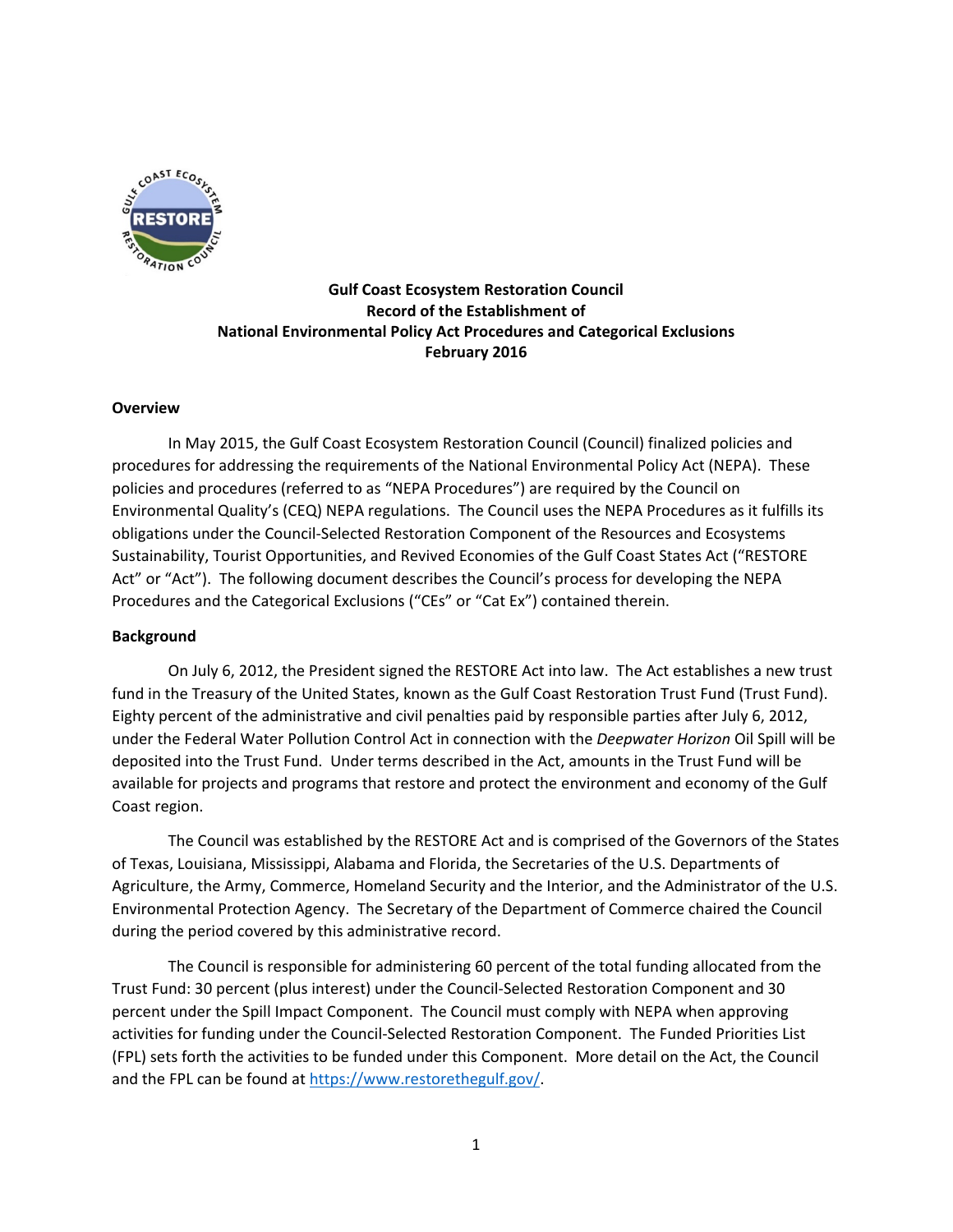#### **Process for Developing the NEPA Procedures**

The Council is by design a collaborative body. Council actions typically undergo rigorous internal review by all Council members. The Council's NEPA Procedures were produced through an internal review process that included extensive input and involvement from all Council members. The involvement of the federal members in the process enabled the Council to develop policies and CEs that are built upon the substantial NEPA expertise of these agencies.

The Council is served by an Executive Director and his/her staff. Council staff served the central, coordinating role in the development of the NEPA Procedures. Staff was responsible for managing the overall process, drafting iterations of the NEPA Procedures, engaging the members, making independent recommendations and ensuring effective intra-Council communications. Staff also addressed member input on the NEPA Procedures and mediated among the membership to resolve any divergent views.

The Council began drafting its NEPA Procedures in early 2013. Council staff developed a rough draft of the NEPA Procedures using existing NEPA policies of federal member agencies as a starting point. The Council formed a Regulatory Efficiencies Workgroup (REW) comprised of agency staff from all Council members. REW members had technical and legal expertise pertaining to environmental compliance and/or related matters (e.g., coastal restoration). The REW was the primary venue for intramembership reviews of successive drafts of the NEPA Procedures.

In addition to the knowledge each member of the REW brought to the effort of writing the Council's NEPA Procedures, REW members were able to "reach back" into their respective agencies to bring in additional regulatory expertise as needed. While a Council member may have had one or two active participants in the REW, those individuals often leveraged experience from throughout his/her agency, including both headquarters and regional/field components. The ability to access expertise throughout the member agencies helped ensure that the Council's NEPA Procedures were developed with broad, thorough and effective interagency review.

In addition to working with the REW, Council staff also remained engaged with senior member representatives through periodic meetings of a management-level team referred to as the Steering Committee. The Council's Steering Committee is generally comprised of senior managers from the eleven members. It is responsible for a broad range of activities, including developing policy recommendations pertaining to project review, approval and environmental compliance. Council staff periodically briefed the Steering Committee on the development of the NEPA Procedures, seeking policy feedback and guidance when needed. Between the REW and the Steering Committee, the process of developing the NEPA Procedures engaged all Council members at various organizational levels. Communications among the members occurred through conference calls, emails and in-person meetings.

Using this iterative, collaborative and multi-level process, Council members came to concurrence on draft NEPA Procedures in January 2015. The Council published the draft NEPA Procedures in the *Federal Register* on January 16, 2015, for a 30-day public review and comment period. The Council received one comment letter, representing the combined comments of five nongovernmental environmental organizations. These organizations generally supported the NEPA Procedures and offered constructive recommendations intended to enhance the effectiveness of the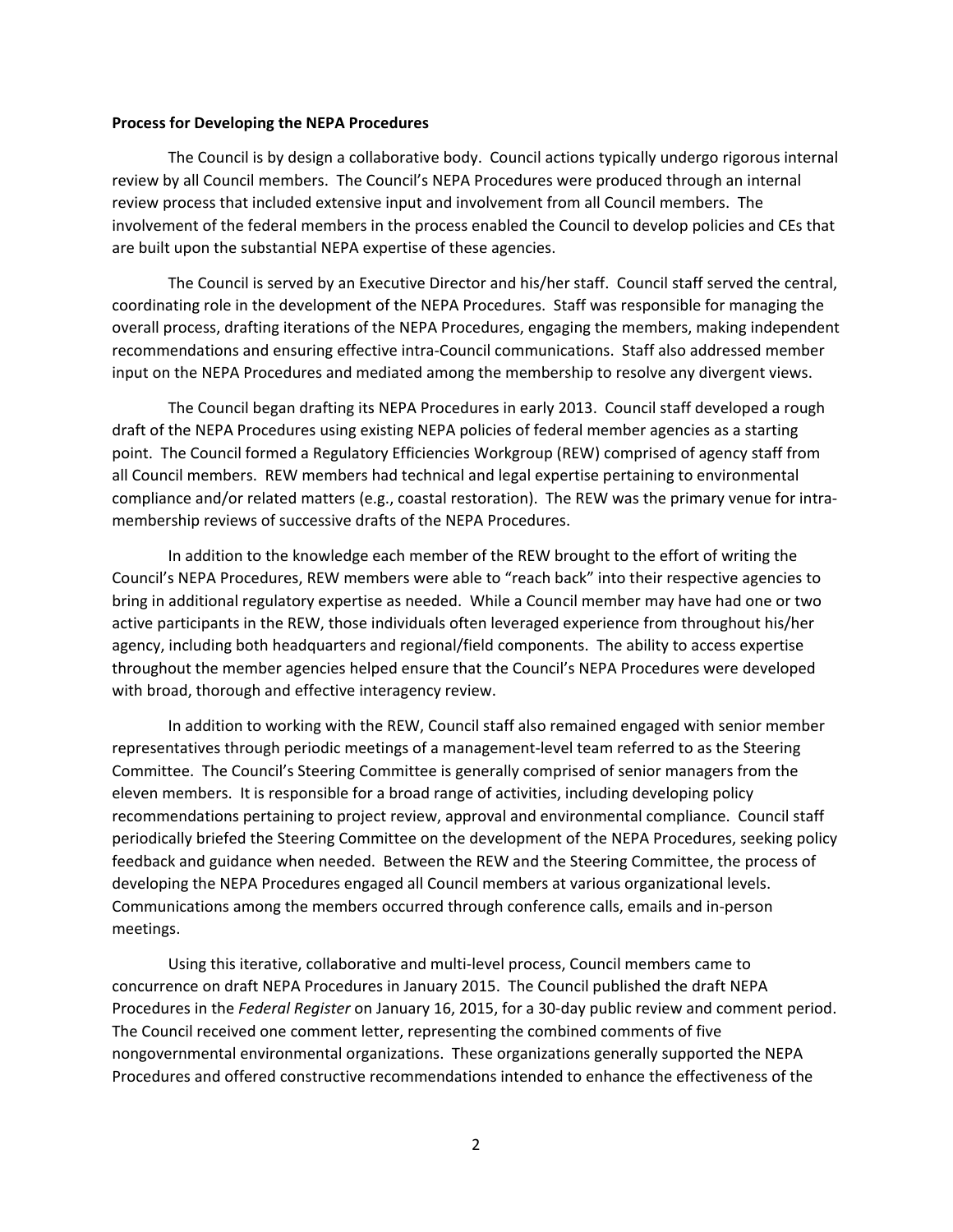Council's environmental compliance activities. The Council received no objections to the draft NEPA Procedures.

Coordinating with all Council members, Council staff developed responses to the public comments and revised the Procedures as needed, including the Council's responses to the public comments in the preamble. In early April 2015, all eleven Council members concurred on the final NEPA Procedures. The Council subsequently provided the final NEPA Procedures to CEQ, as required by CEQ's NEPA regulations. In a letter dated April 29, 2015, CEQ informed the Council that the NEPA Procedures conformed to NEPA and the CEQ regulations. Based on internal Council concurrence, the absence of public concerns or objections, and CEQ's approval, the Council published its final NEPA Procedures in the *Federal Register* on May 5, 2015. The Council's [NEPA Procedures](https://www.restorethegulf.gov/sites/default/files/documents/pdf/Gulf%20Coast%20Ecosystem%20Restoration%20Council%20NEPA%20Procedures.pdf) were then posted on the Council's website.

# **Categorical Exclusions**

Following is a list of the CEs established in the Council's NEPA Procedures, along with brief explanations of the rationale behind these CEs.

# **Section 4(d)(1)-(2): Administrative and Routine Office Activities; and Regulation, Monitoring, and Oversight of RESTORE Act Activities:**

Examples of activities that might fall under these CEs include:

- Administrative procurements (e.g., for general supplies) and contracts for personnel services.
- Routine fiscal and administrative activities involving personnel (e.g., recruiting, hiring, detailing, processing, paying, supervising and recordkeeping).
- Routine procurement of goods and services to support operations and infrastructure, including routine utility services and contracts, conducted in accordance with applicable procurement regulations, executive orders and policies.
- Routine administrative office functions (e.g., recordkeeping; inspecting, examining, and auditing papers, books, and records; processing correspondence; developing and approving budgets; and responding to requests for information).
- Routine activities and operations conducted in an existing structure that are within the scope and compatibility of the present functional use of the building, will not result in a substantial increase in waste discharge to the environment, will not result in substantially different waste discharges from current or previous activities, and will not result in emissions that exceed established permit limits, if any.
- Council meetings, hearings, site visits, technical assistance, public affairs activities, and/or training in classrooms, meeting rooms, other facilities or via the Internet. These activities might be conducted within Council-controlled space, space controlled by other parties or in remote locations.
- Promulgation or publication of regulations, procedures, manuals and guidance documents that are of an administrative, financial, legal, technical or procedural nature.
- Internal orders and procedures that need not be published in the *Federal Register* under the Administrative Procedure Act, 5 U.S.C. §§ 500 *et. seq*.
- Preparation of studies, reports, or investigations that do not propose a policy, plan, program or action.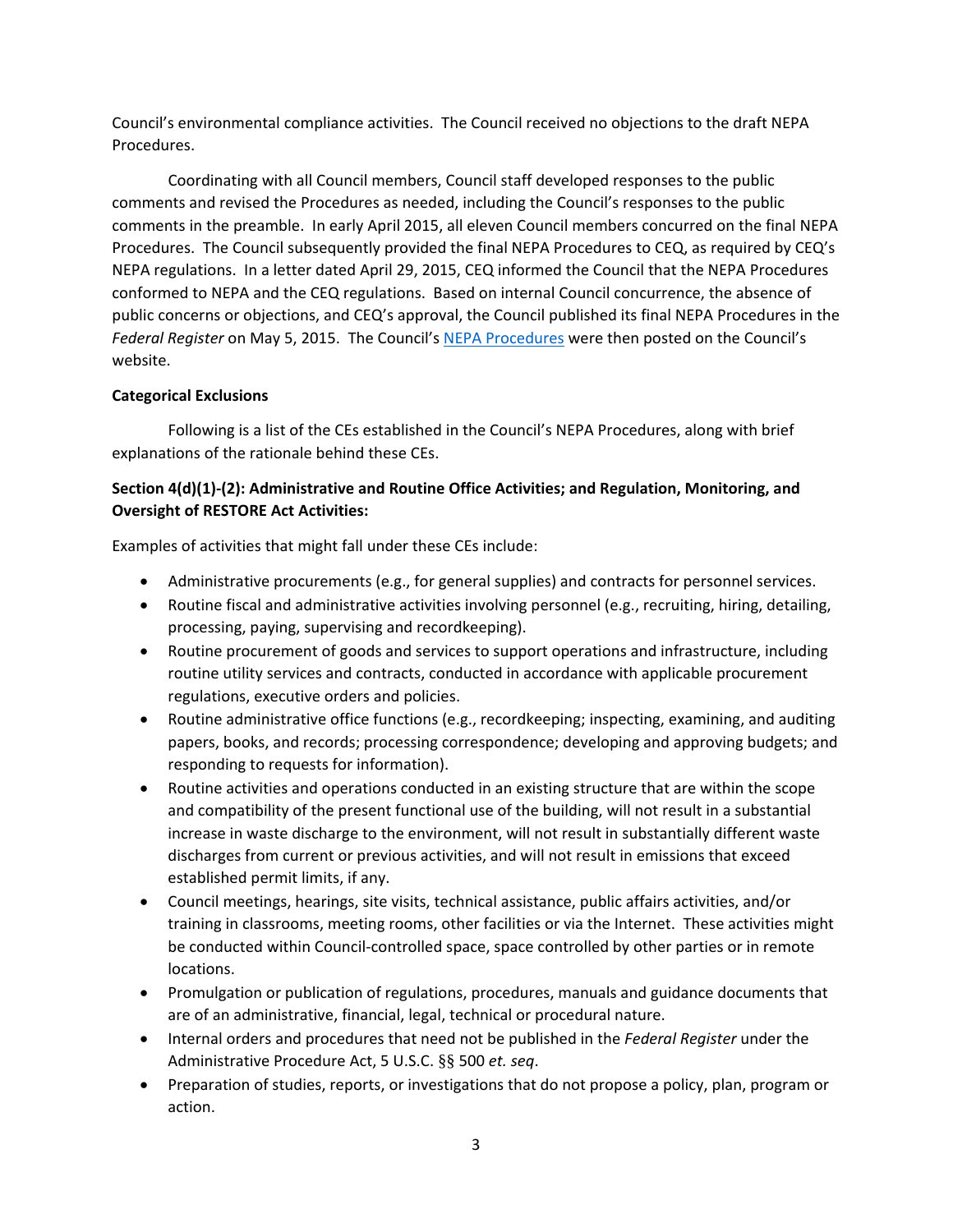As noted above, the initial draft of the Council's NEPA Procedures was developed based on existing NEPA policies and procedures of other federal agencies. There was no desire to "reinvent the wheel," hence the Council used publicly available NEPA policies and procedures as a template. This included CEs for activities that are commonly performed by federal agencies (e.g., routine administrative office functions, meetings, training, etc.) and which are generally viewed as not having the potential for significant environmental effects, either individually or cumulatively. For example, the following member agency CEs cover a number of activities similar to those listed above: [National Oceanic and](http://www.nepa.noaa.gov/NAO216_6.pdf)  [Atmospheric Administration](http://www.nepa.noaa.gov/NAO216_6.pdf) (e.g., 6.03c.3(i)); [Environmental Protection Agency](http://www.ecfr.gov/cgi-bin/text-idx?SID=c2c0aed2d7f162d5cef02a61d58bd1a3&mc=true&node=pt40.1.6&rgn=div5#se40.1.6_1204) (e.g., 6.204(a)(2)(i) and 6.204(a)(2)(iii)); [U.S. Department of Agriculture](http://www.nrcs.usda.gov/Internet/FSE_DOCUMENTS/nrcs143_025612.pdf) (e.g., 1b.3(a)(1), 1b.3(a)(2) and 1b.3(a)(4)); and [Department of Interior](http://www.ecfr.gov/cgi-bin/text-idx?SID=5762dc2572fae9c9f77579a06046da62&mc=true&node=se43.1.46_1210&rgn=div8) (e.g., 46.210(a), 46.210(c), 46.210(i) and 46.210(i)). With the use of any CE, the Council considers whether there may be extraordinary circumstances that could warrant further NEPA analysis (in the form of an Environmental Assessment or Environmental Impact Statement) for an activity that would otherwise be eligible for one of the aforementioned CEs. Although documentation is not required for use of these two CEs, the Council may choose to do so for the purposes of public transparency.

# **Section 4(d)(3): Council Activities for Planning, Research or Design Activities (Documentation Required)**

This CE involves:

• Funding or procurements for activities which do not involve or lead directly to ground-disturbing activities which may have significant effects individually or cumulatively, and do not commit the Council or its members to a particular course of action affecting the environment, such as grants to prepare environmental documents, planning, technical assistance, engineering and design activities, or certain research.

The Council is authorized to support ecosystem restoration planning projects. Council financial support for planning projects does not in any way guarantee or otherwise commit the Council to funding the implementation of such projects, unless the Council has explicitly also approved implementation funding in the particular case. The Council may use the CE found at Section 4(d)(3) in connection with the approval of planning activities that may entail environmental compliance components, including the preparation of NEPA documentation to support possible implementation of the activity being planned. This could also include engineering and design activities that are typically done in coastal restoration planning efforts conducted by the federal government.

This CE may cover activities that include field data collection (e.g., surveys, data collection, field visits, etc.) typical to ecosystem restoration planning projects and generally viewed as having minimal potential for adverse impacts. In developing this CE, the Council again drew upon the collective experience of its membership with respect to NEPA compliance for the types of covered activities covered therein. For example, the following member agency CEs include activities similar to those covered by this Council CE: [Environmental Protection Agency](http://www.ecfr.gov/cgi-bin/text-idx?SID=c2c0aed2d7f162d5cef02a61d58bd1a3&mc=true&node=pt40.1.6&rgn=div5#se40.1.6_1204) (e.g., 6.204(a)(2)(iii)); [Department of](http://www.ecfr.gov/cgi-bin/text-idx?SID=5762dc2572fae9c9f77579a06046da62&mc=true&node=se43.1.46_1210&rgn=div8)  [Interior](http://www.ecfr.gov/cgi-bin/text-idx?SID=5762dc2572fae9c9f77579a06046da62&mc=true&node=se43.1.46_1210&rgn=div8) (e.g., 46.210(e)); and [U.S. Department of Agriculture](http://www.nrcs.usda.gov/Internet/FSE_DOCUMENTS/nrcs143_025612.pdf) (e.g., 1b.3(a)(3)). As noted above, the Council reviews each specific use of this CE to determine whether there is the potential for extraordinary circumstances that would disqualify a particular activity from coverage under this CE.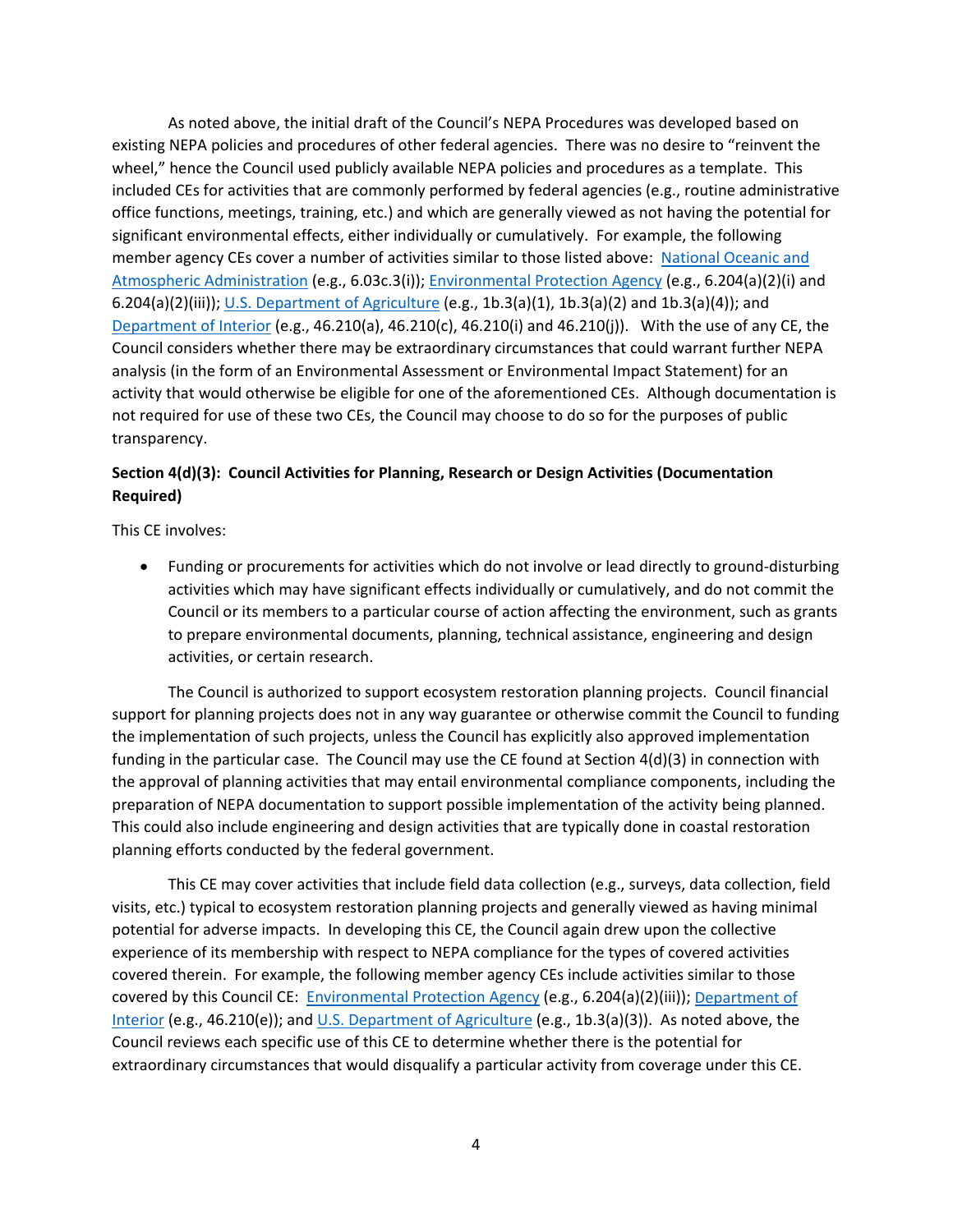# **Section 4(d)(4): Council Funded Activities that Fall Under a CE of a Federal Council Member (Documentation Required)**

This CE involves:

• Any environmental restoration, conservation, or protection activity that falls within a CE established by a federal agency Council member, provided no extraordinary circumstances preclude the use of the CE and the federal agency that established the CE is involved in the Council action. A federal agency Council member is involved in the Council action when that federal agency advises the Council that use of the CE would be appropriate for the specific action under consideration by the Council. Use of this CE will be documented following the procedures described in subsection 4(f).

This CE was created as an innovative way to help expedite coastal restoration projects, where appropriate, by leveraging the NEPA tools, experience and administrative records of Council member agencies. This CE is based on the premise that there is no material difference in terms of potential environmental impacts between a coastal restoration activity conducted independently by a member federal agency and the same activity if instead funded by the Council. If an activity is appropriately covered by a member CE, it would be inefficient and unnecessary to require additional NEPA compliance documentation above and beyond what is needed to ensure it fits within the given CE.

The collective experience and historical knowledge of each of the federal member agencies is at the Council's disposal. This CE is limited to CEs of member agencies, and is further limited by requiring that the Council only consider using a member CE after that member has informed the Council in writing that the specific activity in question fits fully within the given CE, that the activity has not been inappropriately segmented to fit within the definition of the CE (i.e., the activity must have independent utility), and that there are no extraordinary circumstances that would preclude use of the CE in the specific instance. Such a recommendation from a federal member is then reviewed internally by the Council staff and the full Council membership to ensure that the Council as a whole agrees with the application of the member CE to the specific Council activity. This internal Council review adds rigor above and beyond the analysis typically performed when a federal agency is determining whether to use a CE for a specific action. Typically, federal agencies do not coordinate with six federal agencies and five States prior to determining whether to use a CE. The internal Council review in such cases provides checks and safeguards not normally associated with the use of CEs.

The Council developed the following flow chart to guide internal review of the proposed use of member CEs as it developed its Initial FPL. As with all elements of the Initial FPL development process, the internal CE review process is subject to Council review and potential revision. In any case, the Council is ultimately responsible for making an independent determination as to the appropriateness of using a member CE. (The term "Cat1" refers to FPL activities eligible for funding approval; "Cat2" refers to FPL activities being considered for potential future funding.)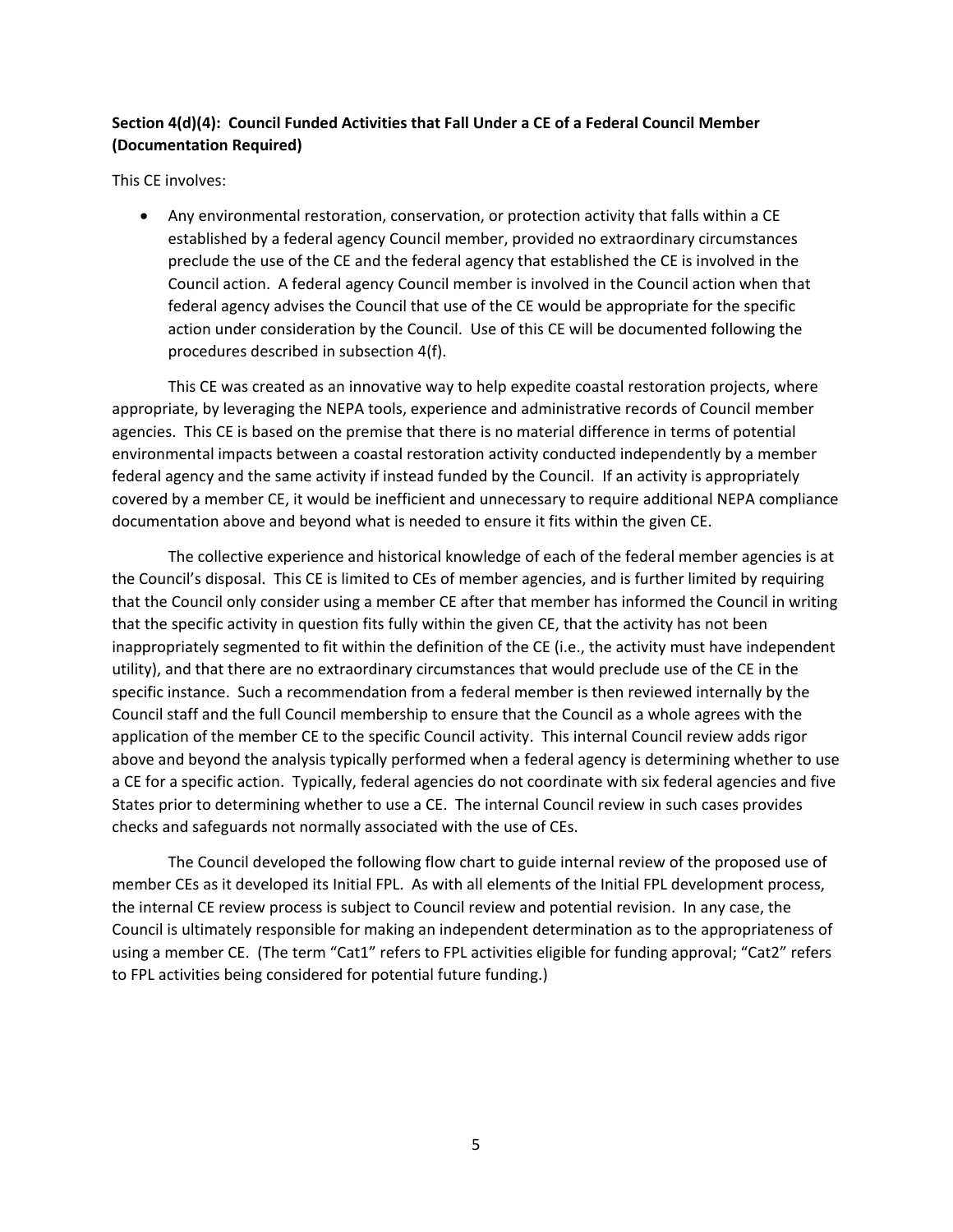# Process for Council Use of a Member's Categorical Exclusion (Cat Ex)



### **Categorical Exclusion Documentation**

If pursuant to Section 4(f) of the NEPA Procedures, the Council must document use of a CE or if it otherwise chooses to document use of a CE, the Council will use the attached form. In addition to covering the requirements pertaining to extraordinary circumstances, segmentation and use of a member CE where appropriate, the Council's CE form also provides an opportunity for additional information pertaining to compliance with other environmental laws (such as the Endangered Species Act or "ESA"). Once the CE form is approved and signed pursuant to the Council's Standard Operating [Procedures,](https://www.restorethegulf.gov/sites/default/files/GCERC%20SOP%20Final%2020150107.pdf#overlay-context=resources/fact-sheets-and-council-documents) the Council may attach, as appropriate, additional environmental compliance information, potentially including letters regarding ESA review, documentation regarding the use of a member CE, consultations with a State Historic Preservation Office and the like.

### **Transparency and Public Engagement**

The Council is committed to public transparency. On December 9, 2015, the Council approved its [Initial FPL,](https://www.restorethegulf.gov/sites/default/files/FPL_FINAL_Dec9Vote_EC_Library_Links.pdf) thereby approving funding for a range of projects and programs. The Council used CEs under Sections 4(d)(2)-(4) of the NEPA Procedures to comply with NEPA for some of these activities. The CE documentation for the Initial FPL can be found at the Council'[s FPL Environmental Compliance](https://www.restorethegulf.gov/funded-priorities-list)  [Library.](https://www.restorethegulf.gov/funded-priorities-list) The Council had earlier provided the public with an opportunity to review and comment on the draft FPL, including the proposed use of member CEs for certain projects and programs being considered for funding. The Council received public support for the use of member CEs. Providing opportunities for the public to comment on the proposed use of CEs creates transparency and public engagement opportunities not typically found when agencies are using CEs. While this is not required by law,